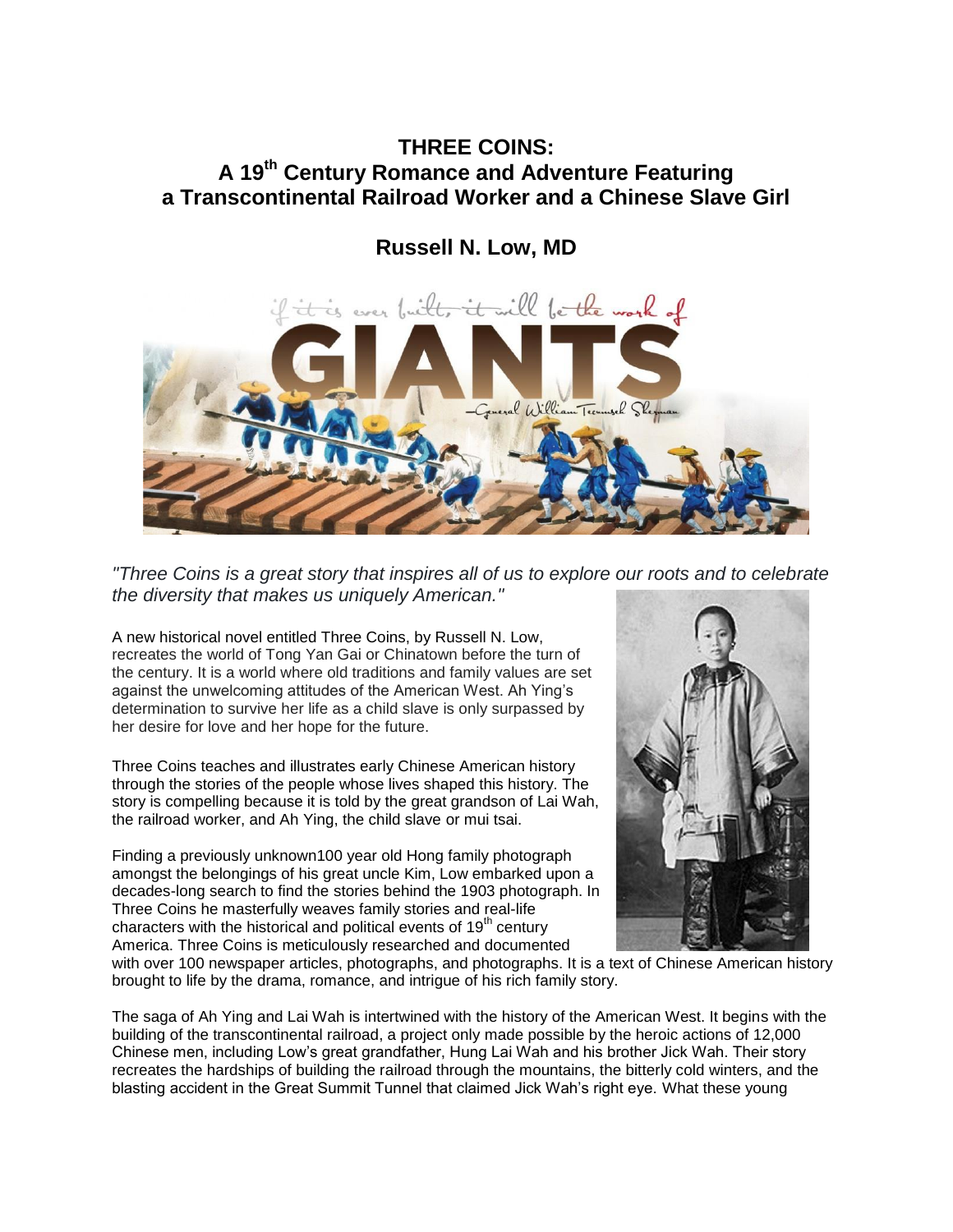Chinese railroad workers accomplished with simple hand tools and black powder was nothing short of miraculous as they built a railroad through some of the harshest landscape in North America.

The story then explores the devastating effects of the Chinese Exclusion Act and the subsequent trafficking of young Chinese women as part of the illegal slave trade. Three Coins sheds light on the role of the Presbyterian church and the Occidental Mission Home for Girls, who boldly rescued thousands of these Chinese women giving them a new life in America. Ah Ying is a 9-year-old girl when she is brought to America as a child slave in 1880. She refuses to be held down by slave owners, missionaries, or Tong high binder thugs, who kidnap her. With the help of her romantic interest, the heroic railroad worker, Lai Wah, she escapes and takes control of her life. Against great odds she survived, found romance, and started a family that to this day continues to shape the world.

The heroic role of the early Chinese women is often overlooked. Yet**,** these courageous women who came to America under the worst of circumstances**,** became the foundation of early Chinese American society. These women were bold and courageous, and above all else they knew how to survive.

Together Low's great-grandparents overcame countless obstacles to make a life for themselves in America. Their tale of triumph over hardship is truly an American story. Three Coins touches upon the themes of immigration, discrimination, human trafficking, and romance that are as relevant today as they were 140 years ago. Three Coins celebrates all the immigrant stories that make us uniquely American.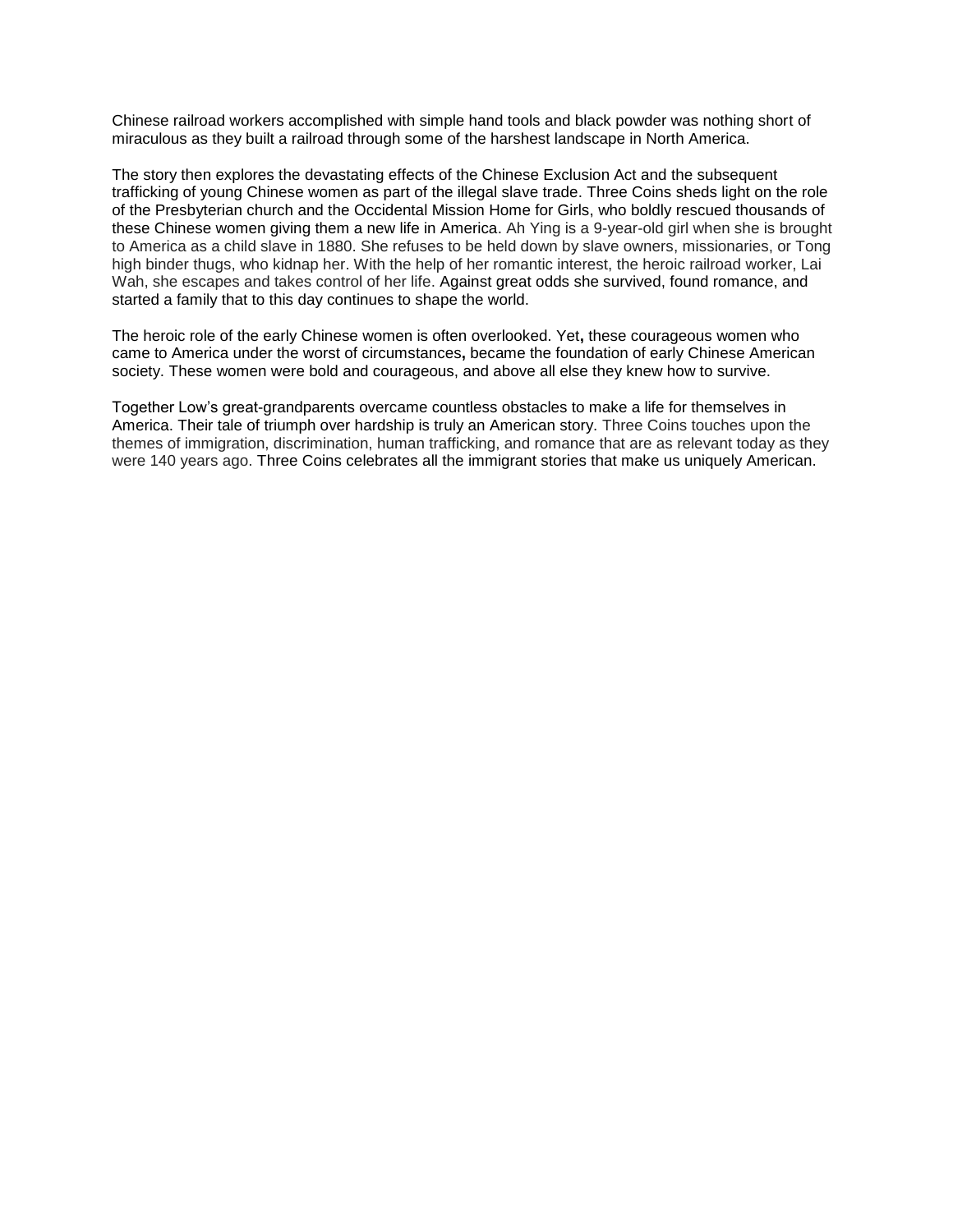